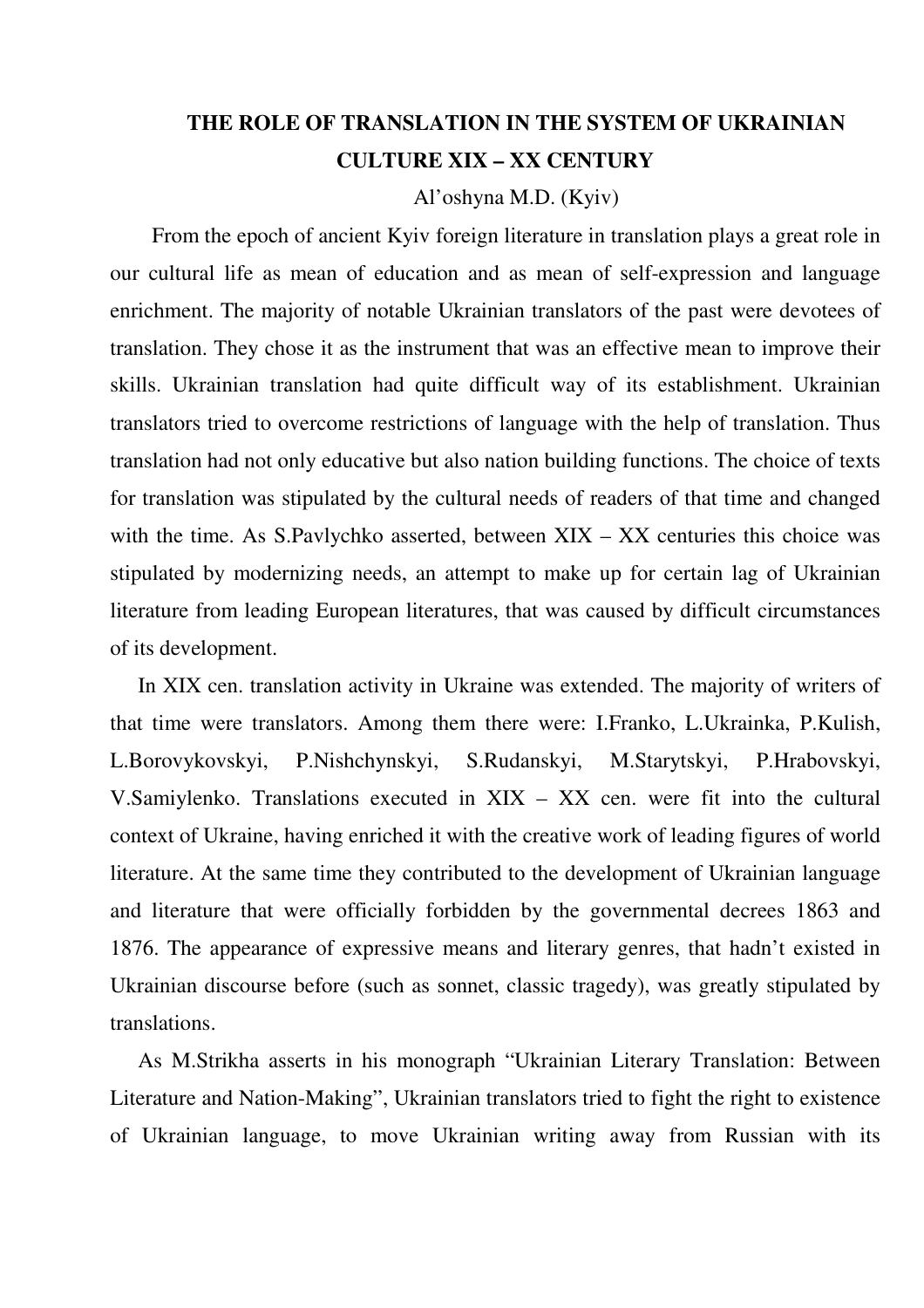"academic" accuracy, to affirm the full status of Ukrainian language, place it on the same level with other European languages.

First Ukrainian translators started to translate the creative works of notable Russians and Poles. There are two main traditions in Ukrainian translations: classic one that was started by L.Borovykovskyi with his translation of Mitskevich's sonnet and baroque that was started by P.Kulish. Both these traditions were formed in the 70-s of the XIX cen., when there was an intensive search for the model of the building of modern Ukrainian nation.

In the very difficult conditions, when the government of Petersburg banned Ukrainian translation unconditionally; when it was possible to print these translations legally in Halychyna only, these translations had not only informative but also nation building function. The number of translated poetical works, prose and scientific books increased greatly at the end of XIX. Besides, translation goes beyond merely fiction. Scientific texts are also translated here. Ukrainian language sounds from the stage not only in dramatic but also in opera plays. With the abolition of the greatest bans on Ukrainian language in 1905 translation is being affirmed in all Ukrainian editions and in Ukrainian theatre of Naddipryanshchyna.

In April 1906 in Kyiv on the initiative of I.Steshenko the non-periodic publishing house "Vsesvitnya biblioteka" (World Library) was established. It had an intention to include only Ukrainian translations of the works of belles-lettres and also scientific and publicistic texts. Translations were published in periodicals and anthologies (besides that, they were calculated for mass readers), they also sounded from the stage of the first stationary Ukrainian theatre of M.Sadovskyi in Kyiv.

So, Ukrainian translation influenced greatly on the development of original Ukrainian writing, enriching its stylistic, genre and thematic horizons, going beyond the frames of peasant's life. Ukrainian translators tried to overcome the stereotype on "household language", they were aimed to affirm full status of Ukrainian language and culture, place it on the same level with other European languages. Moreover, the